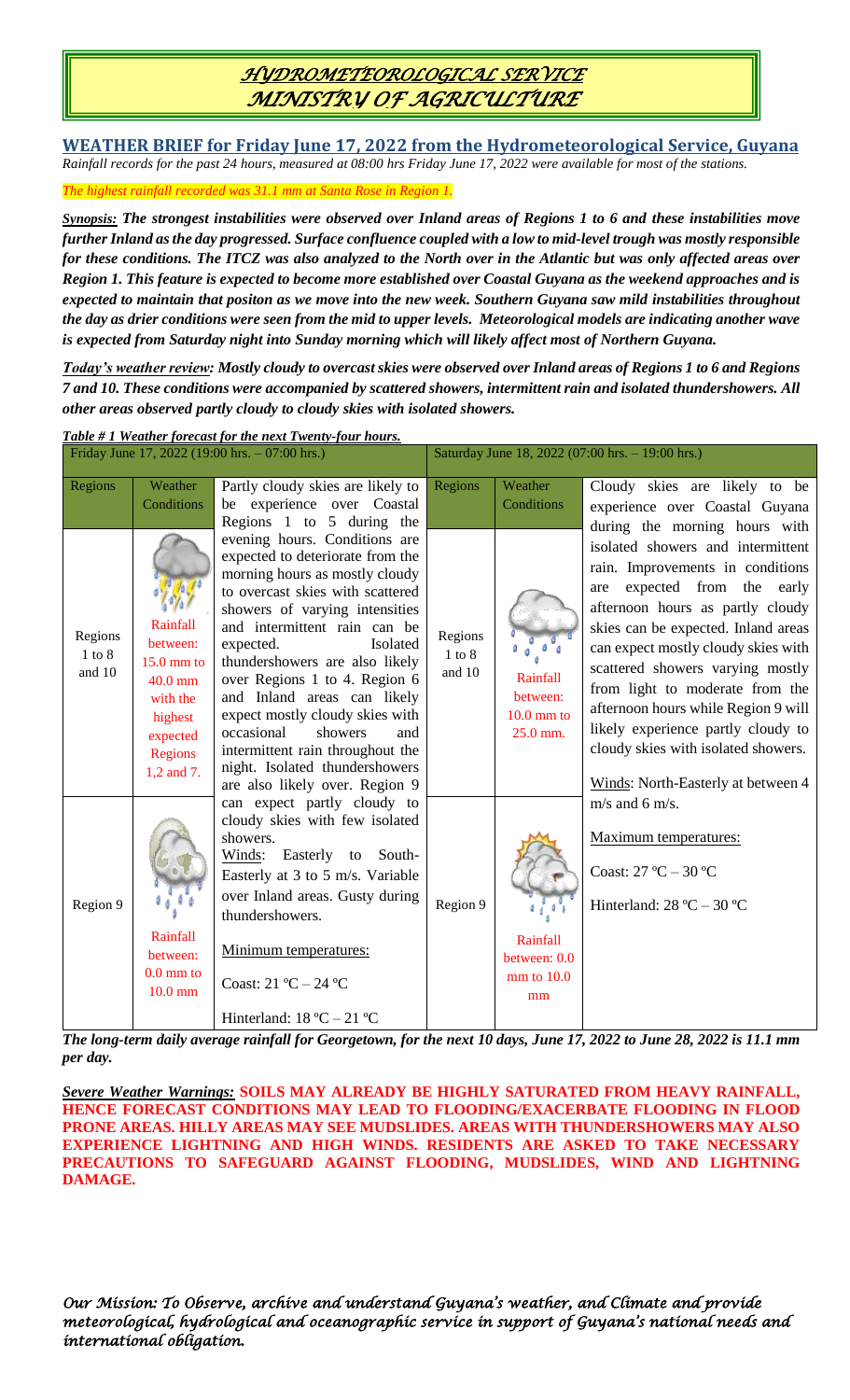## *HYDROMETEOROLOGICAL SERVICE MINISTRY OF AGRICULTURE*



*Infra-red Satellite and Radar images valid 19:00 UTC (15:00 hrs) Friday June 17, 2022.*



*Radar generated precipitation estimates. Twenty-four and nine hours' rainfall valid 7 hrs and 16 hrs, 17 June 2022.*

| Table #2 Occurrences of high and low tides for the next 24 hours and the times for sunrise and sun set. |  |  |
|---------------------------------------------------------------------------------------------------------|--|--|
|                                                                                                         |  |  |

| <b>Tonight (June 17, 2022)</b> |                                                                                                             | <b>Tomorrow Morning (June 18, 2022)</b> | <b>Tomorrow Afternoon (June 18, 2022)</b> |  |  |  |  |
|--------------------------------|-------------------------------------------------------------------------------------------------------------|-----------------------------------------|-------------------------------------------|--|--|--|--|
|                                | Low Tide 00:36 hrs<br>Tide Height 0.90 m<br><b>High Tide 06:58 hrs</b><br>Tide Height 2.95 m (above normal) |                                         | Low Tide 13:15 hrs<br>Tide Height 0.48 m  |  |  |  |  |
| Sunrise:                       | $05:37$ hrs.                                                                                                | Sunset:                                 | 18:08 hrs.                                |  |  |  |  |
|                                |                                                                                                             |                                         |                                           |  |  |  |  |

**HIGH TIDE ADVISORY: CITIZENS ARE ADVISED THAT ABOVE NORMAL HIGH TIDE ADVISORY IS IN EFFECT AND WILL CONTINUE UNTIL SUNDAY JUNE 19, 2022. RESIDENTS OF LOW LYING, RIVERINE, AND FLOOD PRONE AREAS ARE ADVISED TO TAKE THE NECESSARY PRECAUTIONS AGAINST FLOODING AS OVER-TOPPING IS LIKELY.**

*Our Mission: To Observe, archive and understand Guyana's weather, and Climate and provide meteorological, hydrological and oceanographic service in support of Guyana's national needs and international obligation.*